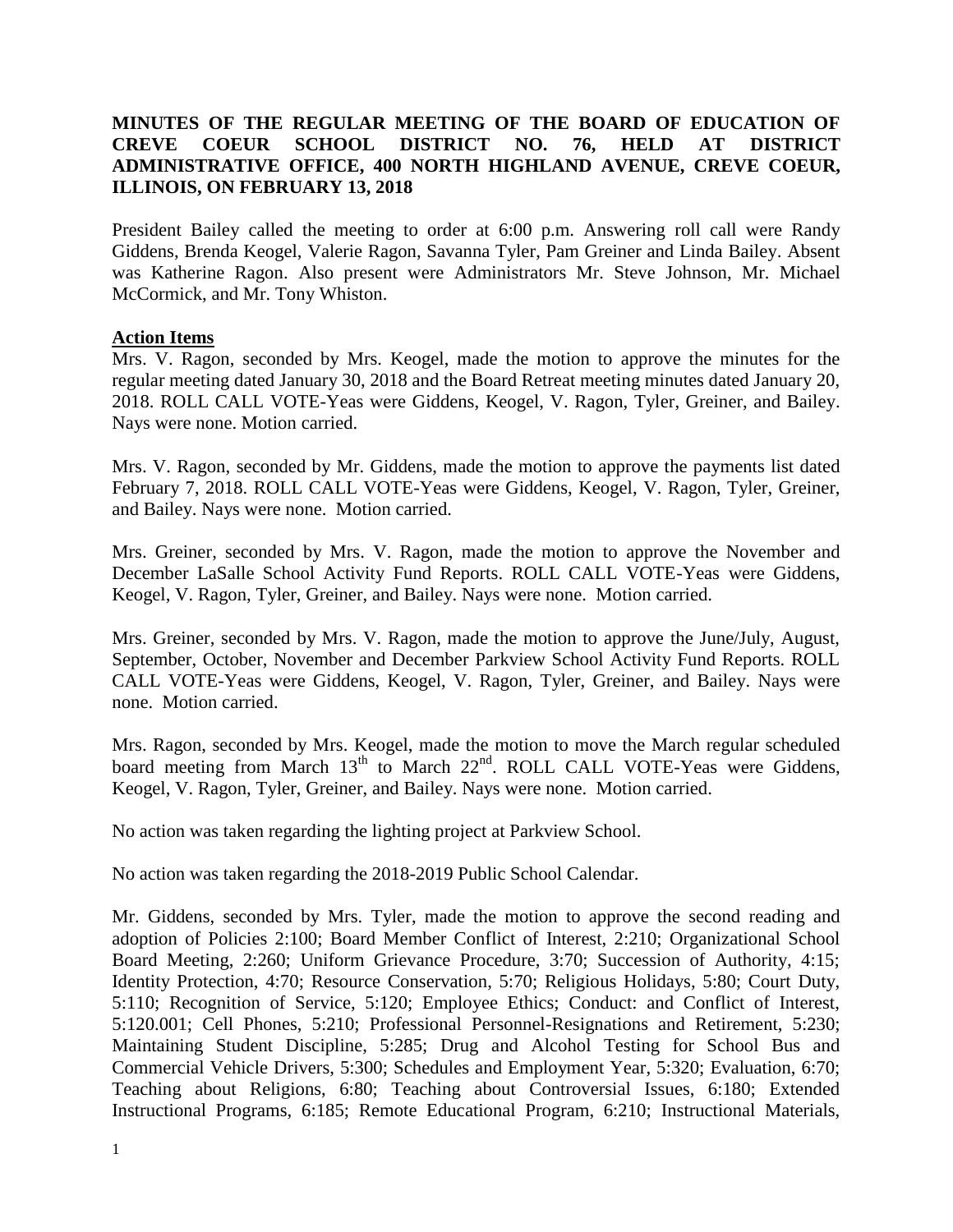6.235.001; Cell Phones, 6:290; Homework, 6:330; Achievement and Awards, 7:80; Release Time for Religious Instruction/Observance, 7:100; Health, Eye, and Dental Examinations; Immunizations; and Exclusion of Students, 7:160; Student Appearance, and 8:70; Accommodating Individuals with Disabilities. ROLL CALL VOTE-Yeas were Giddens, Keogel, V. Ragon, Tyler, Greiner, and Bailey. Nays were none. Motion carried.

Mr. Giddens, seconded by Mrs. Tyler, made the motion to approve Administrative Procedures 4:15-AP; Protecting the Privacy of Social Security Numbers, 4:60-AP4; Federal Award Procurement Procedures, 4:170-AP4; National Terrorism Advisory System, 5:130-AP; Email Retention, 5:285-AP; Drug and Alcohol Testing for School Bus and Commercial Vehicle Drivers, 6:70-AP; Teaching about Religions, 6:120-AP3; Service Animals, 7:140-AP; Use of Metal Detectors for Student Safety and 7:340-AP2; Storage and Destruction of School Student Records. ROLL CALL VOTE-Yeas were Giddens, Keogel, V. Ragon, Tyler, Greiner, and Bailey. Nays were none. Motion carried.

Mr. Giddens, seconded by Mrs. Tyler, made the motion to approve Policy Exhibits 2:20-E; Waiver and Modification Request Resource Guide, 4:60-E; Notice to Contractors, 4:60-AP4-E1; Internal Procedures for Procurement Transactions, 4:130-E; Free and Reduced-Price Food Services; Meal Charge Notifications, 4:170-AP1-E2; Memo to Staff Members Regarding Contacts by Media About a Crisis; 5:220-E; Unsatisfactory Performance Report for Substitute Teachers, 5:270-E; Notice of Employment, 6:120-AP1-E1; Notice to Parents/Guardians Regarding Section 504 Rights, 6:120-AP3-E1; Guidelines for Service Animals in School Facilities, 7:190-E2; Student Handbook Checklist, 7:340-AP1-E2; Using a Photograph or Video Recording of a Student, 7:340-AP2-E1; Letter Containing Schedule for Destruction of School Student Records and 8:20-E; Application and Procedures for Use of School Facilities. ROLL CALL VOTE-Yeas were Giddens, Keogel, V. Ragon, Tyler, Greiner, and Bailey. Nays were none. Motion carried.

#### **Information Items**

The Board received four (4) letters of intent to retire from staff members Becky Bullard, Kathy Radovich, Linda Timberlake and Dwight Mead.

President Bailey updated the Board of upcoming events. The next regular board meeting is February 27, 2018. IASB Central Illinois Valley Division meeting is Thursday, March 22<sup>nd</sup> at Princeville.

The Board reviewed a Freedom of Information Act Request.

Mr. Whiston updated the Board regarding the windows at Homewood Heights, snow removal service and what a great job the Secretaries in the District do.

Mr. McCormick updated the Board regarding cameras, ELA updates, HOIDSA and PNC grants, possible retention letters, lice checks, Small Medical Kits for the first Crowd Fundraiser, PARCC test changes, and sprinkler system repairs.